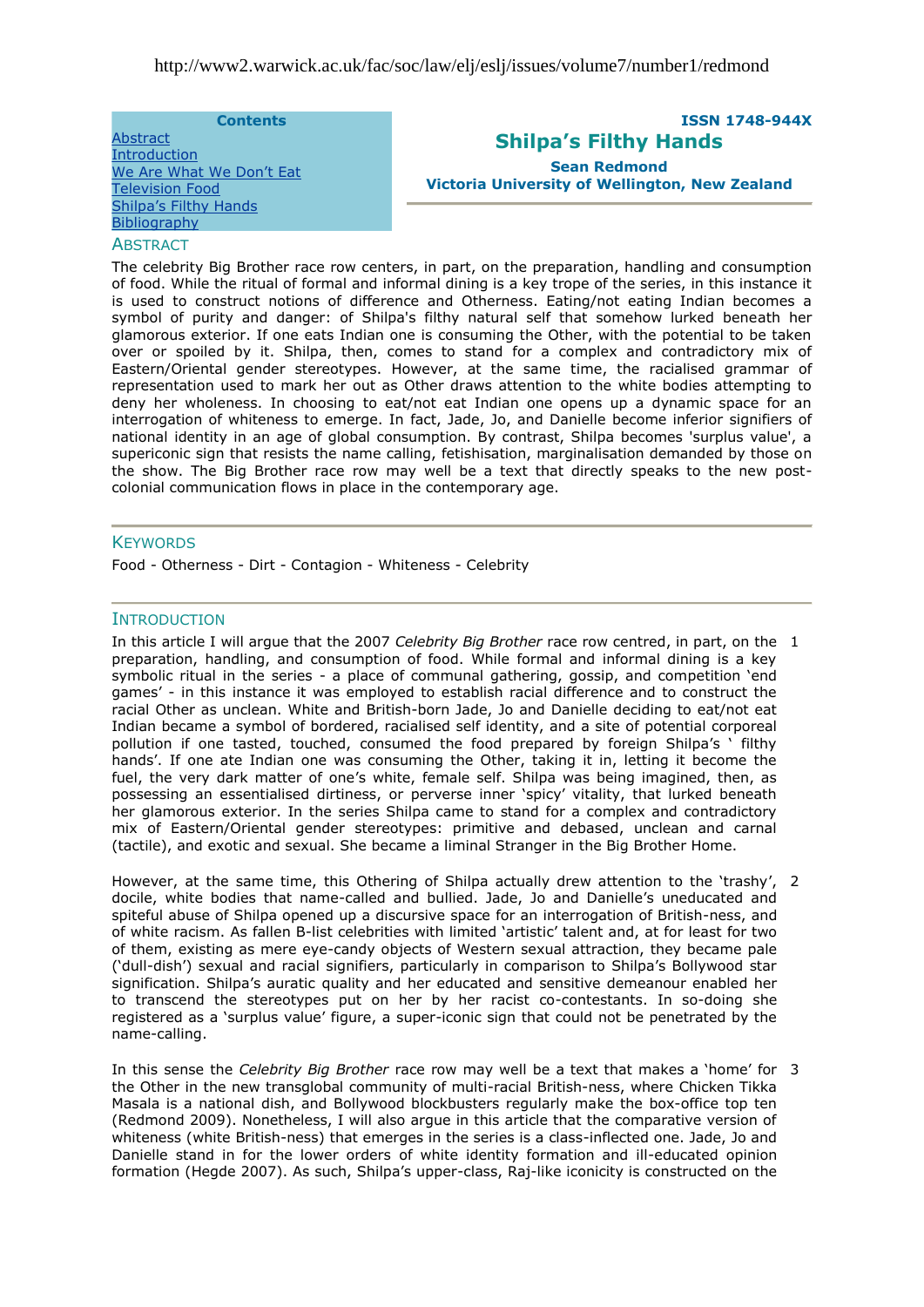borders of class and post-colonial national identification. As I will go on to conclude, her transcendence may very well reinforce hierarchies of class and race in a new world order of consumption hegemony.

## <span id="page-1-0"></span>WE ARE WHAT WE DON'T FAT

The preparation and consumption of food is an incredibly powerful form of symbolic exchange 4 and meaning-generation. As Mary Douglas (1966, 1972) argues, food choice and cultivation is structurally indicative of social rules, dominant norms and values, existing taboos around desire and need, and identificatory boundaries concerned with gender and race. When and what one eats involves inclusionary and exclusionary decisions, and the employment of imbedded classificatory systems that designate certain food groups and dining rituals as normal or civil, and as constituting good self/group cultivating practice. Douglas suggests that one key aspect of food consumption is the avoidance of pollution, of not ingesting or digesting something that will spoil, sully or make unwell the self that is taking it in. Powerful food taboos consequently emerge in which the transgressive food act is placed on the margins of cultural acceptability. For example, Showlater notes that in the Victorian period many girls refused to eat red meat because they associated it with heavy menstruation, sexual activity, and because they believed that a carnivorous appetite ultimately lead to nymphomania and insanity (Showalter 1985, p. 129). According to Fischler (1988), food consumption involves the often conscious act of incorporation, or "the action in which we send a food across the frontier between the world and the self, between outside and inside our body". Food consumption is not just the act of ingestion, then, but the symbolic construction of self identity. As Jean-Paul Sartre suggests:

To eat is to appropriate by destruction; it is at the same time to be filled up with a certain being… When we eat we do not limit ourselves to knowing certain qualities of this being through taste; by tasting them we appropriate them. Taste is assimilation… The synthetic intuition of food is in itself an assimilative destruction. It reveals to me the being which I am going to make my flesh. Henceforth, what I accept or what I reject with disgust is the very being of that existent (Sartre 1966, p. 23).

In Western society, food classification and taste distinction is very often gendered. For 5 example, milk, eggs, seeded vegetables, sweet tasting products, chicken and fish are considered to be feminine, and femininity inducing. Red meat, of course, is masculine, and supposedly contributes to the fashioning of the prototypical hard body. Similarly, the eating/not eating regime that many Western women put themselves through to ensure they have slender bodies is a part of what Chernin (1983) terms the 'tyranny of slenderness' produced by a patriarchal, heterosexist culture that demands a certain type of female body size. Low calorie, low carbohydrate diets become a form of gender inscription in which the thin body speaks of not just culinary abstinence but embodied compliance for the male gaze.

One can usefully extend the inner/outer dichotomy of ingestion and digestion to racialised 'us' 6 and "them" binaries in which difference is constructed out of what the Other eats, how they eat, and how they prepare and handle food (Lupton 1996, p. 25-26). In this respect, one can profitably apply Levi Strauss" (1966) culinary triangle to the construction and maintenance of racial difference, particularly in terms of the Eastern/Oriental Other. For Strauss, culture in general involves fundamental structural oppositions which get represented in food myths through two polarities: nature/culture, and elaborated/unelaborated. When and how one cooks determines its transition from the raw (natural) into the cooked (culture), and its place in a hierarchy of civility. Food that isn"t cooked, or which is only partially cooked, as is the case with roasting, is closer to nature and is as a consequence more primitive in its culinary preparation (although Strauss suggests that this isn"t always an indicator of lower order sensibility). In relation to dominant racist myths that exist in relation to South Asians eating their food with fingers, undercooking food, and adding spices and condiments to excite the palette, one can see how Western food preparation and handling can be diametrically opposed to the "raw" and "primitive" rituals of the Other. In terms of the implements for eating - sharp, penetrating cutlery in the West; fingers, spoons and chop-sticks in the East – one can see from a Western-centric perspective the construction of a civilised/primitive dichotomy in which the Other"s lower order appreciation of food is based on mauling, chewing, biting and fingering. Connected to this "savage" food aesthetic is what is represented to be the overdetermination of sensation, texture and taste, with the exotic foods, flavours and culinary practices of the East. Eastern cuisine resides in the belly and bowels, in the primordial part of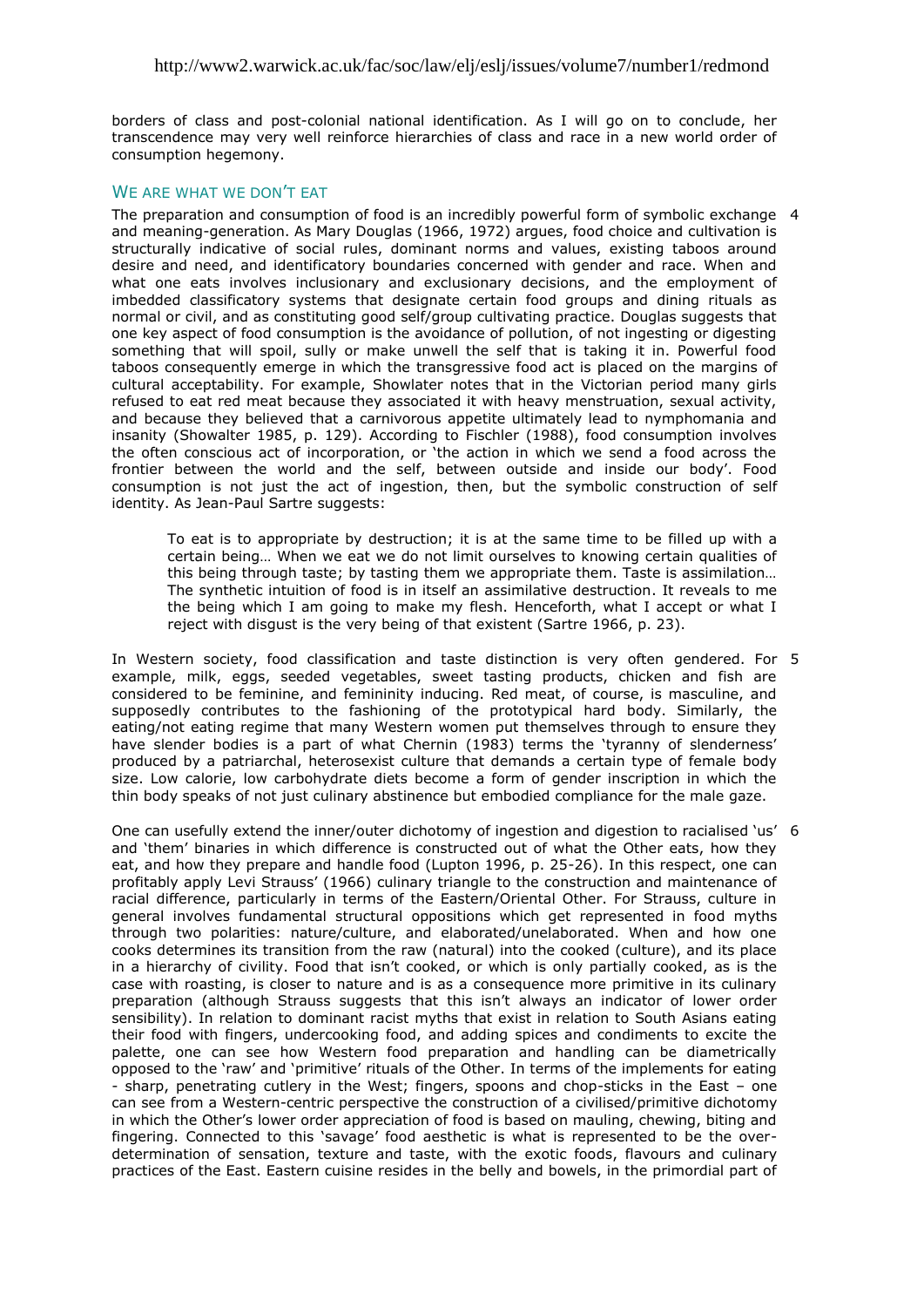human nature. Obviously, to consume this food, to partake in both the raw handling and ingestion of Eastern food types is to not only invite the stranger in but to be transformed *in flesh*.

Sara Ahmed (2000) has written persuasively on how the proximity of the stranger 7 simultaneously produces and confirms difference, and causes anxiety. When the stranger gets close (when they move into our neighbourhoods, schools, workplaces, when we consume *their* food) we are able to recognise (and expel) our difference to them:

Others become strangers (the ones who are distant), and Other cultures become 'strange cultures' (the ones who are distant), only through coming too close to home, that is, through the proximity of the encounter or "facing itself" (Ahmed 2000, p. 12)

Jones suggests that the establishment of ethnic difference also occurs through food-based 8 slurs which, "not only denigrate others but also dehumanize the Other… as in such ethnophaulisms for Germans, French, English, and Indochinese as Krauts, frogs, limeys, and fish heads" (Jones 2007, p. 129-177). Economic power and status is inscribed through food choice, cooking method and dining ritual (Bourdieu 1977, 1984). Meal combinations, the cut of the meat and the size of the spread can indicate social class as well as economic success. For example, Jones has suggested that the fat or plump body size for Black American women has been read as an indicator that they had overcome poverty and racism. By contrast, the image of the starving African, unable to propagate the land, unable to cultivate their own food, unable to feed their own mouths, suggests a first world/third world binary in which the West's success is measured by its ability to feed its populace. Ethnic identification through culinary practice can have empowered effects, however. For example, Beoku-Betts (1995) suggests that diaspora groups use traditional cooking methods and "handed down" recipes to keep memories and traditions alive. The immigrant keeps a connection alive with their homeland through the practice of preparing, and the act of tasting, traditional cuisine.

Nonetheless, in the global age of the trade and traffic in world goods, trinkets, electronics, 9 fashion, tourist destinations, foodstuffs and recipes, the taking in, or the 'tasting' of the stranger is much more of a common occurrence. Susan Willis (1990) suggests that there has been a generalised aestheticization of race within consumer culture. No longer represented as a matter of natural or biological difference, racial difference is instead turned into a style that one can consume like any other commodity of choice. Pietrese (1995) terms this transformation the 'creolization of global culture'. In fact, consumption hybridization, the folds and flow of regional, ethnic, national identities, may suggest in part that 'home' and ' away', 'us' and 'them' have been brought together in a complex if uneven and contradictory fusion of cultural material. For example, " British-ness" today includes a whole range of diaspora practices, including food and entertainment signifiers, and the very spaces and locales of shopping, worship and festival. Britain"s national imaginary is composed of *stranger-nowfriend*, *other-now-me* symbols and signs, with food/cooking/eating one of the central places of this transformation - although, as I will go on to argue, multi-racial Britain "pimps" only that which it can easily digest (the safe, home-grown aspects of the stranger) and expels or transcodes that which threatens the nation (the foreign-foreigner). The culture of food, then, is a powerful way in which a society communicates its power geometries, identificatory systems, taste distinctions and national and ethnic divisions and relations. In the contemporary age, television has become one of the key sites for its representation.

## <span id="page-2-0"></span>**TELEVISION FOOD**

One could divide the myriad of current food, cooking, tasting and eating programmes into a 10number of thematic and ideological divisions. There is the food programme that invites us to *cultivate our senses* in relation to the choosing of the finest fresh and natural ingredients. In these programmes – which would include *Rick Stein's Mediterranean Escapes*, BBC TV, 2007 the viewer sees and hears spices, condiments, vegetables, fruits, breads, and meat being touched, smelt, weighed, and tasted, as if the senses are a direct way to a more cultured appreciation of food. But this natural food, which we are encouraged to buy in open markets, and which we subsequently cook (turn into culture), is particularly important, it is suggested, in an age of processed food, genetic modification, and large-scale industrial production of crops. The raw can only be found outside of culture but then needs to be brought back (cooked) into culture for it to sustain us fully and help make or keep us civil.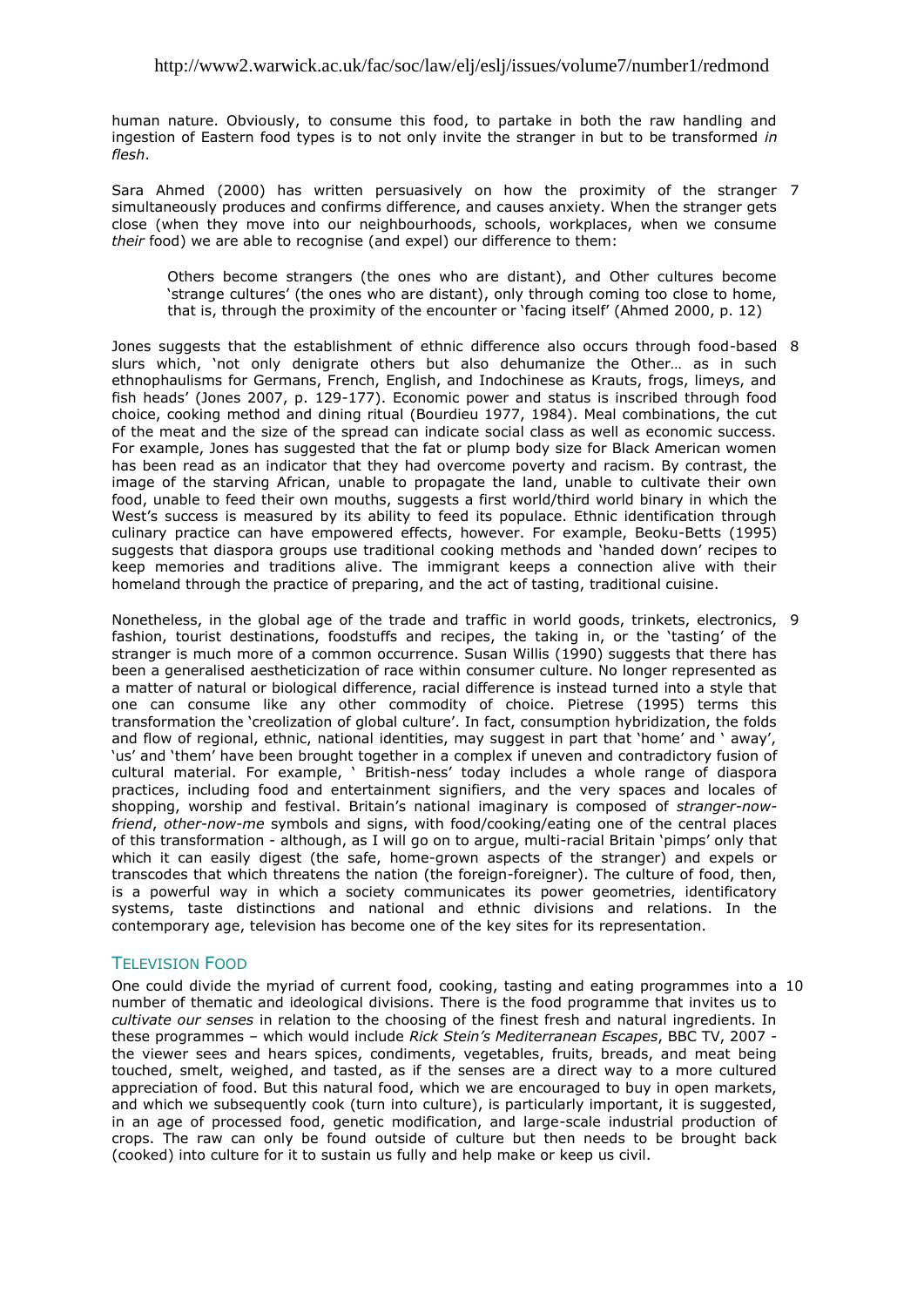## http://www2.warwick.ac.uk/fac/soc/law/elj/eslj/issues/volume7/number1/redmond

The *healthy food* programme is concerned with nutritional balance, calorie intake, and 11 cooking and handling measures. Its concern is with shaping the perfect body, or with reducing, reshaping it from an imagined obese state. Such programmes encourage the viewer to eat healthily as a way out of a society that eats too much, and yet it promotes consumption and body surveillance as necessary and productive modes of behaviour. In the healthy food programme meat is lean, chicken skinned and grilled, and the chosen ingredients are low in fats and high in nutritional value. The viewer is asked to shop for lean cuisine and to regulate their intake accordingly. The healthy food programme offers the viewer a sleight of hand in their examination of cooking, then: seemingly anti-consumption and pro the self/free choice, these programmes in fact attempt to instil a more disciplined purchasing regime, and to create a more disciplined eater, one who will be fit enough to work, and who will subsequently work to consume. Programmes such as *Food Detectives*play out this practice of dietary surveillance, putting shops, restaurants, and eaters under the lens, prophesising on and good and bad food habits.

By contrast, the *celebration and ritual* food programmes, such as Jamie Oliver"s*The Naked*  12 *Chef*, encourage hearty eating, communal and public get-togethers where food is to be enjoyed. Images and aesthetic sequences of prepared food steaming, dripping, crumbling, melting, is meant to activate the senses (the juices) of the viewer. The star chef revels in the eating and tasting of the produce, often re-enacting the public ritual of shared and celebratory dining when the meal has been cooked. In this bawdy, carnival-like, pleasurable celebration of eating, cooking becomes a relief, or an escape from normal, everyday routine. Cooking becomes a sensuous doorway into community exchange.

In the *home food* television programme, cooking is timed and spatialised in terms of the 13 work/school/domestic sphere. Food preparation and cooking is carried out with speed and accuracy. And yet meal/family time is meant to be distinct from work and school, which is defined by the segmentation, routinisation, and commodification of time. Home food television programmes prepare family meals that are quick and convenient to produce in the domestic kitchen. The nuclear family are the imagined diners and the dining table the venue (although there are those programmes that "cook" TV dinners, or prepare meals for those "on the run"). Implicitly, there is a gendered division of labour implied in these programmes with the woman/mother located as the cook, and the home a feminine refuge from the woes of the day.

In the *food and travel* programmes, cooking involves a literal and metaphorical journeying 14 process. In the company of an experienced chef, the viewer travels to far off destinations to see, taste and smell the food and cooking rituals of (an)other culture. On the UK Food channel in 2008 two programmes invite such cuisine travelling:

### *Kylie Kwong: My China*

Join chef and restaurateur Kylie Kwong on a personal and inspirational odyssey as she returns to the land of her ancestors.

#### *Antonio Carluccio's Southern Italian feast*

A gastronomic odyssey with the convivial Italian. On the menu in Puglia are sausages with roasted pepper sauce, and fresh bread with salami and baked cheese.

In *My China*, the disapora chef returns to her homeland to find the cuisine, and the origins of 15 her Chinese identity, amongst tourist images of her 'homeland'. Food, chef, and cuisine are fetishised and packaged for the viewers watching, and distance and proximity are established through its home/away binary. In *Southern Italian feast*, "Italian-ness" is apart of the mythological landscape of the programme. We can taste Italy by eating the food prepared for us by the authentically-named Antonio.

While there is often a welcome embrace of cuisine difference in these programmes (the chef 16revels in the conventions they stumble upon), there is also a degree of "stranger fetishism" (Ahmed 2000). The different ingredients, cooking methods, food handling and preparation rituals are seized upon to both designate the other as Other, and to consume them in a devouring manner. Nonetheless, the spicy/rich/hot/exotic/hyper-natural qualities of the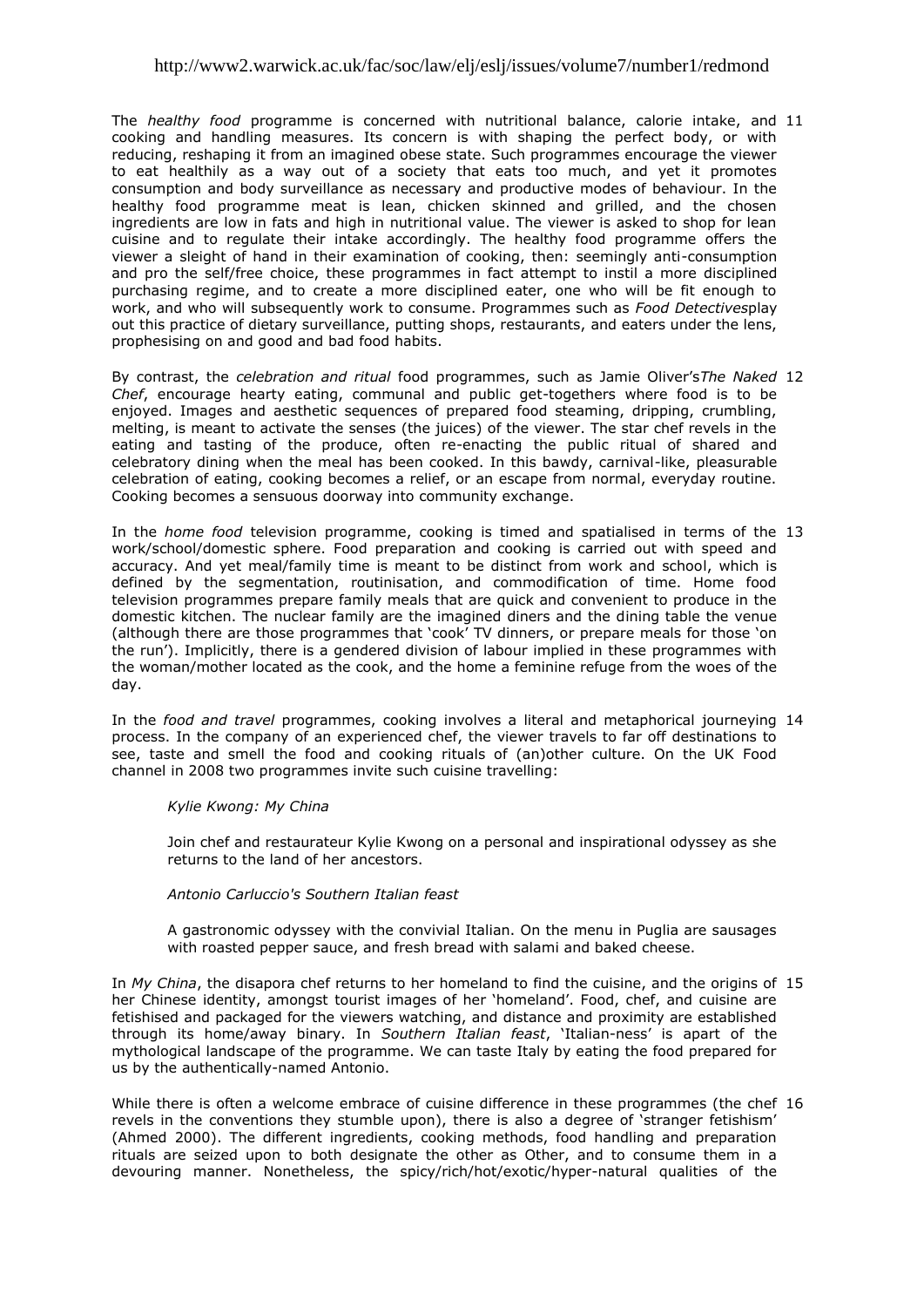## http://www2.warwick.ac.uk/fac/soc/law/elj/eslj/issues/volume7/number1/redmond

cuisine are also seen as positively transformative – by ingesting and digesting this food it is suggested one gets the longevity (of say, the Japanese) or the sexual vitality (of say, the Indians) imagined to reside in the Other"s cuisine. The "tourist gaze" here becomes the food gaze, but this gaze is a haptic one, where we touch-taste with our eyes. Practically, it manifests as an embodied, incorporative way in which one internally experience cultures through the eating of their cuisine. The "strange" is imagined to give the consumer both a more intense life experience, an experience that is hard to match within Western culture, and symbolic power over the Other. As Jackie Stacey suggests:

By consuming global products, the Western subject and the exotic other are thus reaffirmed even as such a dichotomy is apparently transcended by the appeal to a universal global culture (Stacey 2000, p.104)

The *food competition* programme involves a flexible format in which the best amateur or 17 professional cook or chef wins, or in which food is itself the prize on the way to greater glory. Depending on the programme, the cook/chef will be given limited ingredients and limited time with which to prepare a meal (*Ready, Steady, Cook*), or they will be asked to prove themselves over a longer period, with the weekly prospect of elimination if they don"t make the grade (*Hell's Kitchen*). These formats herald the success myth, that hard work, talent, and perseverance will be rewarded (with a prize, an accolade, a *restaurant of your own* at the end of the competition), and they propagate the ethos that competition (for/over food) is a natural motivator and selector.

In terms of those formats in which contestants go through competitive trials and tribulations 18 with food the prize if they succeed, the survival instinct is called upon to motivate them, with the primordial message, compete or go hungry. At the same time, this format taps into the crisis over the artificial and industrial production of food and our relationship to it. One is reminded of food's relative scarcity, and what it means to have to ' hunt' for it in the 'wild'. One is asked to understand food in raw/cooked, fresh/rotten, dead/alive, elaborated/unelaborated polarities, but with a degree of confusion over where the eater should place themselves. Raw/rotten and dead/alive foods are represented as "trial", and as ethnic or tribal 'delicacy'.

This dichotomy is particularly foregrounded when celebrities are asked to compete for food 19 (as is the case with the Bush Tucker Trial in *I'm A Celebrity Get Me out of Here*, and the "tasks" in *Celebrity Big Brother*). Notionally wealthy, uber signifiers of conspicuous consumption, the celebrities" race for food turns them from plastic icons into natural (authentic) survivalists. The celebrity appears stripped bare of artifice, and this stripping away of the manufactured ego extends right into the phenomenological self where what they eat determines how *real* they are. Those celebrities who refuse the challenge, who resist taking in the raw and the rotten, or the dead and the live, often fail in the eyes of other contestants, and voting viewers. The "fake" celebrity shows their true colour when they refuse to take in natural/ordinary/uncooked food. When they refuse to be animal/human in this game of high stakes they get voted off (with the ironic prospect of a fall in celebrity status).

According to Mary Douglas (1972), anxiety around food and consumption, and the body"s 20 weight and size, occurs at a time of social change and crisis. Food, cooking, diet and dieting take on an increasing sense of importance when identity is in flux or its borders under threat. In the contemporary world where global capitalism has changed the nature of how one defines or experiences the Nation State, and the cultural material out of which the national imaginary is fashioned, the *Celebrity Big Brother* scandal of 2007 draws attention to the way food preparation, handling, and cooking is a key marker in this crisis of self and nation.

### <span id="page-4-0"></span>**SHILPA'S FILTHY HANDS**

*Celebrity Big Brother* organises its daily routines around two recurring, key events; cooking 21and dining; and the fulfilment of the designated task (which is often connected to 'shopping' and the granting of comfort foods if one is successful). Shopping, cooking and meal time is an important social and narrative event in the *Celebrity Big Brother* home. Housestars use it to socialise, gossip, flirt, reminisce, joke, argue/bitch, engineer a party or drinking session, form allegiances and alliances, and to (naturally) perform their celebrity personas for the cameras/viewers (who also get to vicariously cook and eat with the famous few).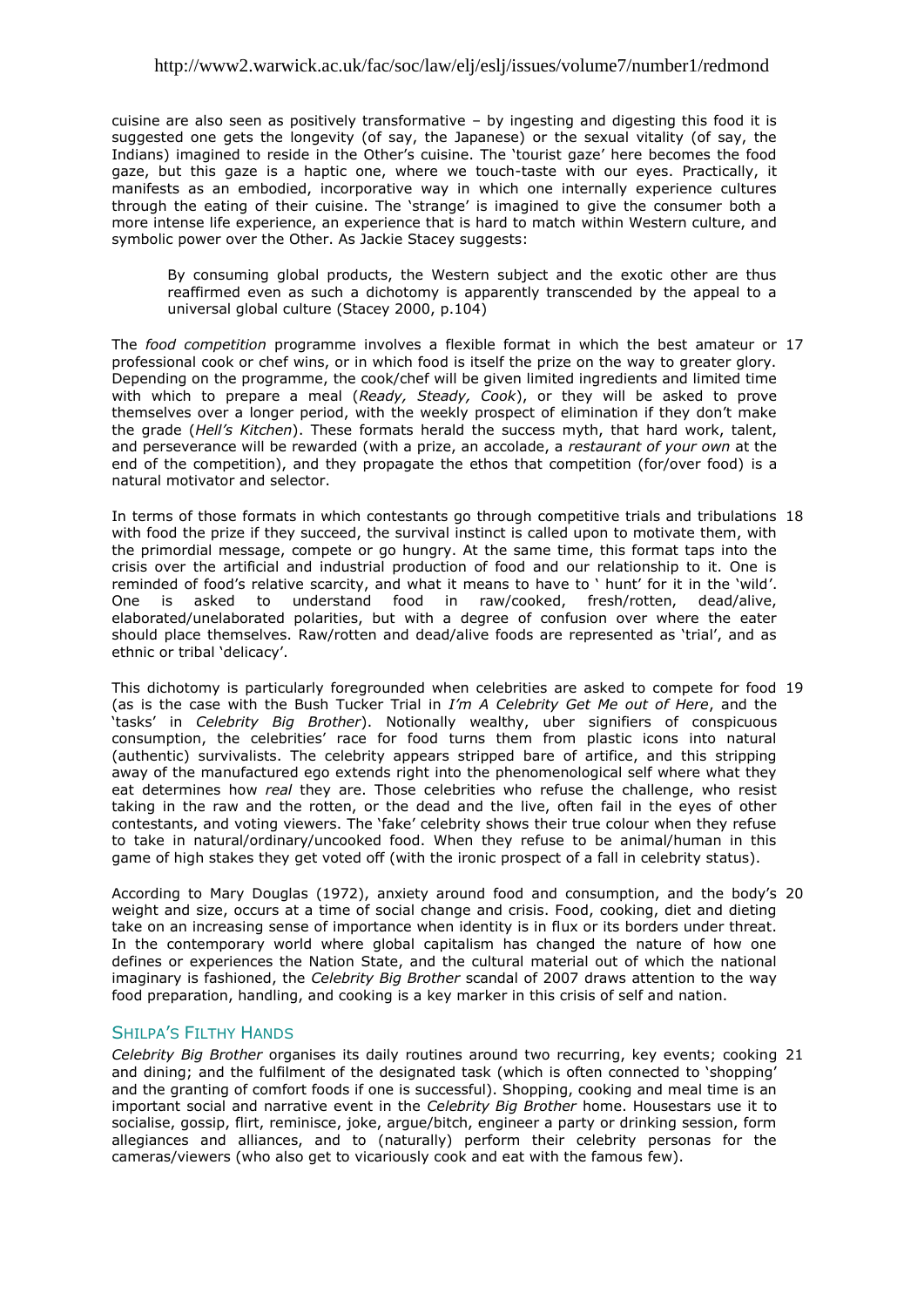Narratively speaking, the ritual of shopping, cooking and eating creates a series of storylines 22 and story arcs, develops "characters" and character interaction, and presents ethical and moral dilemmas. In fact, the dining ritual creates a context in which the houesestars become a (dysfunctional) family unit, with hierarchical roles, divisions, and archetypal role traits (such as peacemaker, sulker, outcast, and attention-seeker), which may be race, class, and gender inscribed (Jade Goody as 'the bitch' would be a case in point).

The daily task also works narratively. Given a difficult quest to complete, that may involve 23 direct competition, and with a prize granted for its successful completion, the housestars are placed within a narrative pattern in which they are asked to "work" for a living. Those celebrities who refuse to work, or who don"t work hard enough (because, by implication, they are too removed from the ordinary world) incur the wrath of the other housestars. Success with the task is akin to a "happy ending", and key protagonists in the success or failure of the task are labelled as heroes and villains. In a different sense, success in the completion of the task enables them to have their celebrity personas confirmed, and they undergo a recelebrification.

Nonetheless, In *Celebrity Big Brother* the home/work division that normally structures 24 everyday life is decentred. While the task fulfils part of the function of (rewarded) activity, its more open-ended nature (its loose employment of the capitalist clock) means that there is more empty time (even for a 'celebrity') than in the real world. Given that leisure opportunities are limited, and one cannot freely consume, cooking becomes a double-edged activity. On the one hand it productively fills up this time, allowing the celebrity to show their hands as good cooks. On the other, it designates the celebrity *a*cook, a servant in the *Celebrity Big Brother* home. Of course, when the task itself involves a Master and Servant dichotomy (as was the case in 2007), the dining ritual itself takes on an added significance.

A celebrity generally arrives at the Big Brother home with a dominant persona or iconic 25 signification that the public know or knew well. They arrive with an intertextually mediated history, with one strand often involving a fall from grace or favour – the reason, although generally not stated, for them ' arriving' in the Big Brother home in the first place. The housestars are meant to be an eclectic mix of personalities, chosen in part because their differing personas will make good TV. The conventional format is that they will clash and conflict - warring, damaged celebrities is one of the central reasons that the programme does so well (in fact, in 2007 its ratings were at its highest during the Shilpa affair). *Celebrity Big Brother*, then, involves a conflict-driven, personality-centred narrative in which cooking and dining becomes one of the key arenas for disputes and differences to emerge.

In 2007, of course, the programme's rhetoric of damage and rancour was complicated and 26 amplified through the appearance of Shilpa Shetty. Not a celebrity but an Indian film star; privately educated; of upper-class background; and largely unknown to both her fellow housestars and the wider British public (although in the Asian communities she was a household name), her "difference" is of immediate and notable significance. For Jade, Jo, and Danielle, Shilpa came to represent the Other as threat and contagion. On the one hand, she was, and supposedly "lauded" in being, the image of Indian feminine perfection, the personification of a Raj Princess, and the embodiment of a new self-confident India. She was a global star next to their "domesticated" celebrification. On the other, she was disease and virus, an embodied threat to Jade, Jo and Danielle"s white-British selves. Of course both the fetishisation and defilement of Shelpa drew attention to Jade, Jo, and Danielle's racism, and to their working-class, uneducated, "lower-order" femininity. In almost every respect, cooking and dining became the battleground for the soul of British femininity, the national imaginary, and the trade and traffic in global consumption.

In one sense Shilpa *became* foreign food, for the most part embodying its raw and rotten 27state, or else she became the cook or the dog (a different type of lower order animal, and one that gets cooked and eaten according to the racialised mythology of the East). Jade"s namecalling repeatedly connected Shilpa to food, service, or colonial slavedom. Shilpa was "Shilpa Poppadom', 'Shilpa Fuckawallah', 'Shilpa Daroopa', and 'Shilpa Papadum'. Jade's mother, Jackiey Budden, repeatedly referred to Shilpa as "the Indian" because, according to her, she was unable to pronounce her name. On Days 11 and 12 of the series, Jo and Danielle mocked Shilpa's accent. Danielle referred to Shilpa as a "dog", commented that she "can't even speak English properly anyway', and told Jo that she thought Shilpa should 'fuck off home'. In a conversation with Danielle, kick-started because she believed that Shilpa had undercooked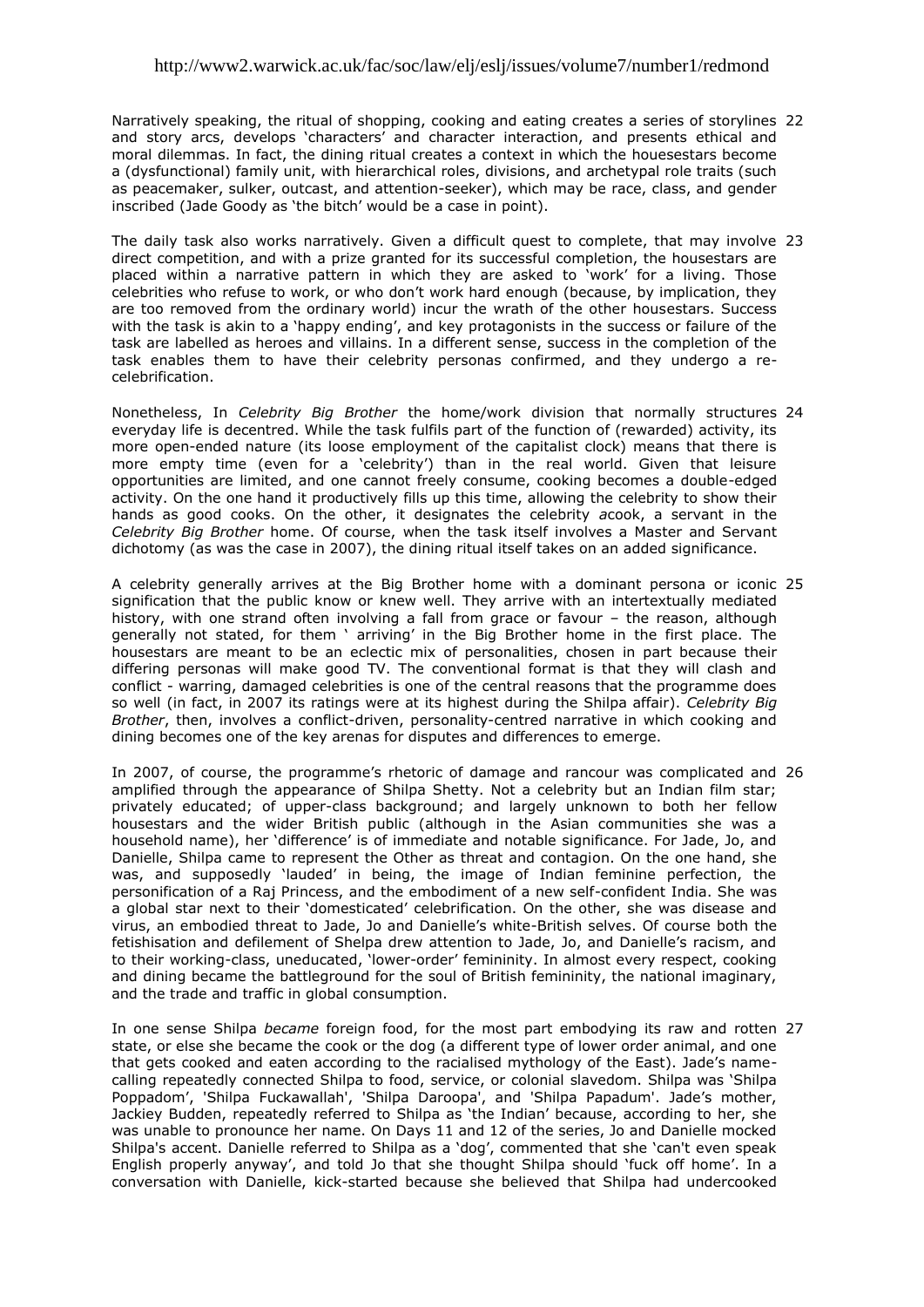the chicken she had been preparing, Jo generalised that all Indians were thin because they were "sick all the time" as a result of undercooking their food. Danielle generalised, "they eat with their hands in India' and 'you don't know where those hands have been'. The most ferocious example of Stranger-as-Other other was, of course, the Oxo incident - in which a row emerges between Jade and Shilpa over the use of Oxo cubes in a pasta dish, it being the key ingredient to a meal Shilpa is subsequently preparing.

What is of interest in this nearly eight-minute row is the way the verbal assault that Jade 28 unleashes on Shilpa oscillates between revulsion of her body as foreign-fake, as fantasyforeign heroine, and as foreign-primitive. Near the beginning of the row Jade taunts, "not only are you fake but you are a liar", a refrain she repeatedly picks up again during the course of the attack. The idea of performance, of Shilpa being something else, was a slur initiated by Jade earlier in the series when she suggested that Shilpa (after bleaching her facial hair) "…w ants to be white...she makes me feel sick... she makes my skin crawl'. This idea of passing, of the stranger becoming like me, haunts Jade"s Indianphobia, as it has done in much of the Western imagination. Jade 'suspects' that the real Shilpa is dirty, that she is ' matter-out-ofplace", and so the interrogation that takes place in the Oxo row is an attempt to reveal the dirty Indian that lies beneath the glamorous mask. Jade is charging, summoning, questioning, and finding guilty the "real" Shilpa as if she is the embodiment of white law.

Historically, as Vera and Gordon suggest, "white privilege includes the privilege to temporarily 29 change one's colour, to masquerade as non-white' (2003, p. 120). Vera and Gordon use the example of "racial masquerade" by whites in American film to explore what they see as an impossible fantasy solution both to the "lack of life" at the core of whiteness and to the racial guilt experienced by whites in relation to the Other. According to Vera and Gordon:

The fantasy played out in most white race-switching movies is an adult male fantasy of reversion to boyhood or adolescence, when the white self was free to play Indian or black. These white male heroes temporarily descend into an exotic racial underworld and assume the imagined qualities of the racial other… only to return at the end to the security of the white bourgeois world. The white passing for another person of another race is, in effect, indulging in voyeurism, liberal slumming, and cultural tourism (p. 117).

When the Other tries to pass as white, however, the journey is very often a tragic one – the 30 racial passing text very often requiring an inquisitor who finds out the 'truth' about she or he who is not racially pure. The outcome is violent and destructive. Jade is placing herself within this particular framework of meaning, hoping that in "outing" Shilpa she will be banished (evicted) from the Big Brother home.

And yet, Jade also proclaims that Shilpa is a *real* Princess, but that she has to be ordinary 31(like her) while in the house. Jade shouts, "You might have been some princess in fucking never never land but I don"t give a shit…your not no fucking princess here, you"re a normal housemate like everyone else'. I think this ironic 'idealisation' of the other works in complex ways here. First, it recognises the hierarchy that one finds existing in star and celebrity personas. Shilpa is an international movie star, her success based on merit, on being a "talented actress". By contrast, Jade is a minor or domestic celebrity, "well-known simply for being well known". Second, it works on the fear of the Other as national and international success, creating both a New Britain, and an international imaginary, in which India"s Tiger economy, its disapora children, its religion, culture and arts, lead the way, transforming the "home" space in profound ways. Jade needs Shilpa to be ordinary so that the global/local threat she represents can be diminished or vanquished. Finally, it works to foreground the contradictions of femininity that may well transcend ethnic lines. Shilpa is ideally beautiful and an ideal woman who is mannered and compliant. In many ways, it is every girl"s heterosexual dream to be like Shilpa - perfectly formed, thin, and flowing in movement and gesture – a woman who will marry a Prince and live in a Fairy Castle. Jade is conjuring up a barely conscious cultural reading of the perfect female but this patriarchal fairytale haunts and horrifies her because her own femininity – according to heterosexist culture - has failed. Attacked by the British press for being fat, thick, uncouth and ugly, Jade reviles at this image of beauty that she can never attain. This is a fear also articulated by Jo: the thinness of Indian women, an embodied state she would like to attain if the patriarchal script writes her thinking, is dealt with through it being diagnosed as an illness brought on by inadequate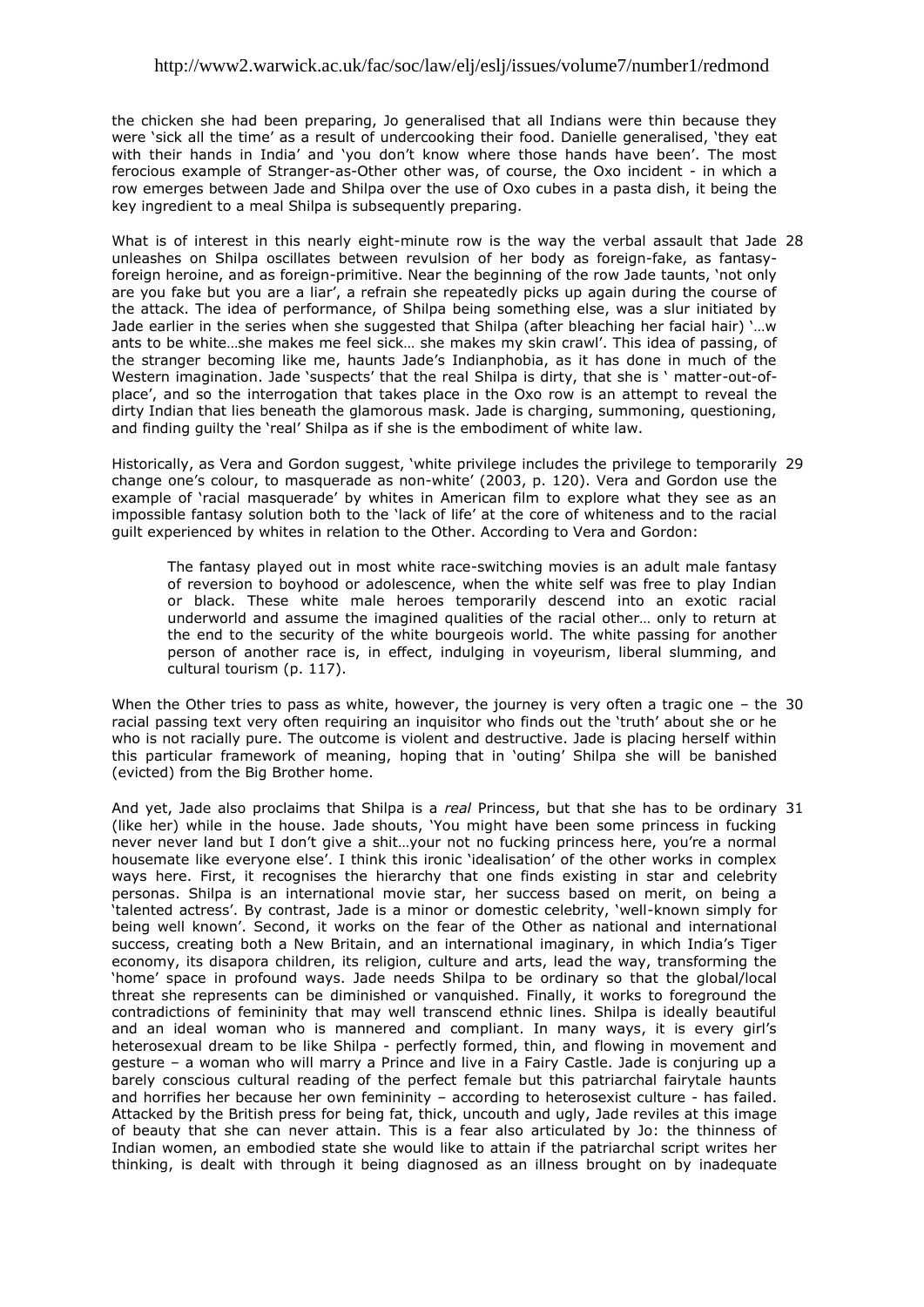cooking methods. Thin Indian women are not cultured as such but raw and uncooked.

Jade"s revulsion of Shilpa (a projection of her own revulsion of self) thus gets quickly 32 articulated as shit, vomit, and skin-crawling. Jade blazes, "You are so stuck up your own arse you can"t see anything… you are so far up your own arse you can smell your own shit… No it don"t smell of roses, it smells of shit". Shilpa thus moves from being an object/subject of passing, to being the real feminine ideal, to the foreign-foreigner whose body and ethical centre resides in the manufacture of excrement. Jade tries to expulse the dog-like Shilpa through arguing that Shilpa shits through her mouth. Of course, for much of the media representation of the row, it is Jade that is talking " shit". Vilified and ridiculed in the press for her stupidity, ignorance, and aggressive bullying she quickly became the Other to Shilpa's embodiment of multi-racial ideals. Shilpa supposedly spoke for the contemporary age in which multi-racial assimilation is the key to a Nation's success.

At the core of the primitivism and easternisaton of Shilpa, then, is a complex interplay of 33 conflicting forces. While there is savage critique of the Other, there is also dissatisfaction with, and alienation from, the limitations of the white feminine self and a secret (shameful) desire to be like the woman that Shilpa is imagined to be. Britain's own sense of its national identity, and its place in the global world, is symbolically projected onto Jade, Jo and Danielle"s crude and offensive musings. As Nandana Bose suggests, "the nation"s collective anxieties about racism, xenophobia, and ethnic prejudice were displaced onto the figure of Goody who became the stranger-enemy" (Bose 2007, p. 464). By contrast, Britain"s identification with Shilpa becomes:

The embodiment off its true national values, and its rejection of Goody as its unique self is a complex moment in the cultural politics of globalization, when the former empire must look for its 'real' image in its postcolonial subject.' (Zacharias and Arthurs 2007, p. 451)

This 'real image' though is as much an Othering one, helping to sustain the signifiers of 34 difference. Shilpa"s transportable and easily digestible Indian-ess was based upon her upperclass, passive femininity.

Jackie Stacey argues that a perceived lack of "spirituality" in the West is also key to the way 35 "eastern nature" functions "as the source of potent fantasies of an Edenic nature" (Stacey 2000, p. 122). Stacey suggests that this is best understood in terms of the growth in the new markets of self-health and in Eastern religions. They offer the Westerner a different vision of the 'meaning of life, death and God' (p. 122) to the one offered up in Christian teaching and scientific rationalism. Stacey argues that easternisation needs to be understood in terms of global culture and the process through which the subject is placed as part of a global order. Self-health philosophies and Eastern religions decree that "all living things" are "connected within one  $\dot{N}$  natural-spiritual" system' (p. 124), a system that embraces the whole planet. 'Read in this way, we might suggest that, according to an easternised version of nature, the global is already within" (ibid: 125). In many ways, finally, Shilpa functions as feminised edenic ideal, not smelling or tasting of shit, then, but coming up roses. She connects herself to the global system in which the images, products, and services of Otherness circulate and reverberate in both symbolic and hard cultural form. The national and international furore over the *Celebrity Big Brother* row led to a "healing" process, ultimately culminating in Shilpa and Jade becoming friends. Shilpa"s easternisation then is a panacea for the lack of life in the West, and one that is easily purchased over the counter.

### <span id="page-7-0"></span>**Bibliography**

Ahmed, S (2000) Strange Encounters: Embodied Others in Post-Coloniality, (London: Routledge).

Beoku-Betts, J (1995) ""We got our way of cooking things"? : Women, food and preservation of cultural identity among the Gullah". Gender and Society 9: 535-556.

Bose, N (2007) "Big Brother"s Frankenstein: the Media Construction of Jade Goody as Object-Other", Feminist Media Studies, Vol.7, No.4 463-467.

Bourdieu, P (1977) Outline of the Theory of Practice, (Cambridge: Cambridge University Press).